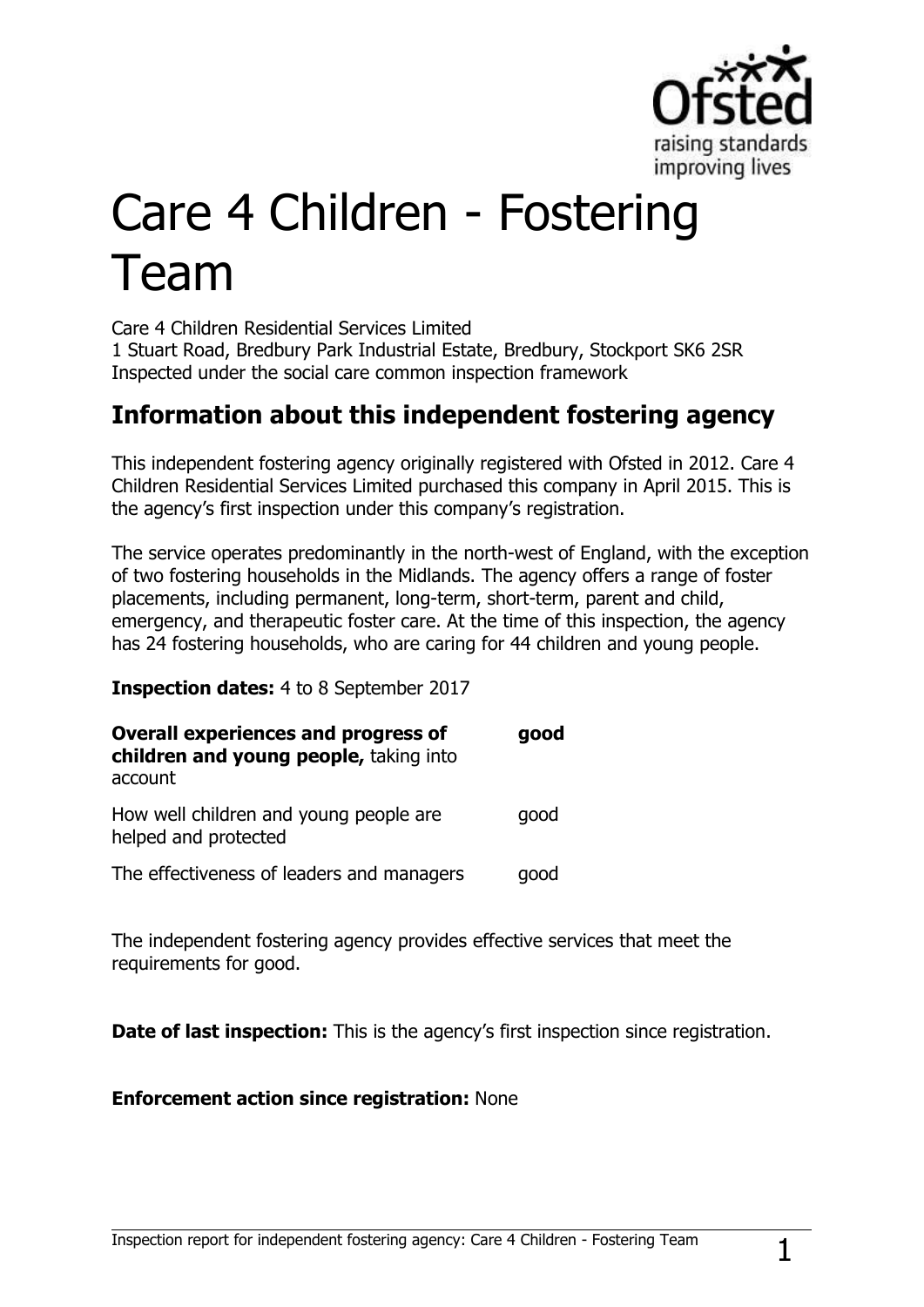

## **Key findings from this inspection**

This independent fostering agency is good because:

- Children feel safe and happy, and thrive in their foster families. They develop positive relationships with their foster families and a strong sense of belonging.
- Foster carers' proactive and effective care and support is helping children to progress in all areas.
- Foster carers and staff are alert to children's vulnerabilities and potential risks. They follow clear safeguarding procedures to promote children's safety.
- Foster carers, staff and children benefit from the agency's therapeutic support and guidance.
- A committed team supports foster carers extremely well. Consequently, carers feel valued and part of the agency.
- Many children benefit from living alongside their brothers and sisters. When this is not possible, foster carers support children to keep in touch with their family in a planned and safe way.
- The agency benefits from strong leadership. Managers know the children and foster carers extremely well. Furthermore, they demonstrate a good understanding of the strengths and weaknesses of the service.

The independent fostering agency's areas for development :

- Risk assessments and safer caring plans do not reflect the children's wishes and views.
- Matching documents do not detail the potential impact children may have on existing household members.
- Foster carers' training does not sufficiently cover e-safety.
- Some foster carers' supervision records were missing from their files.
- The monitoring of children's progress can improve to enable the manager to have a better overview of all children's progress, particularly as the agency grows.
- The quality assurance of agency records is inconsistent, and at times lacks rigour.
- Not all local authorities receive regular updates on children's progress.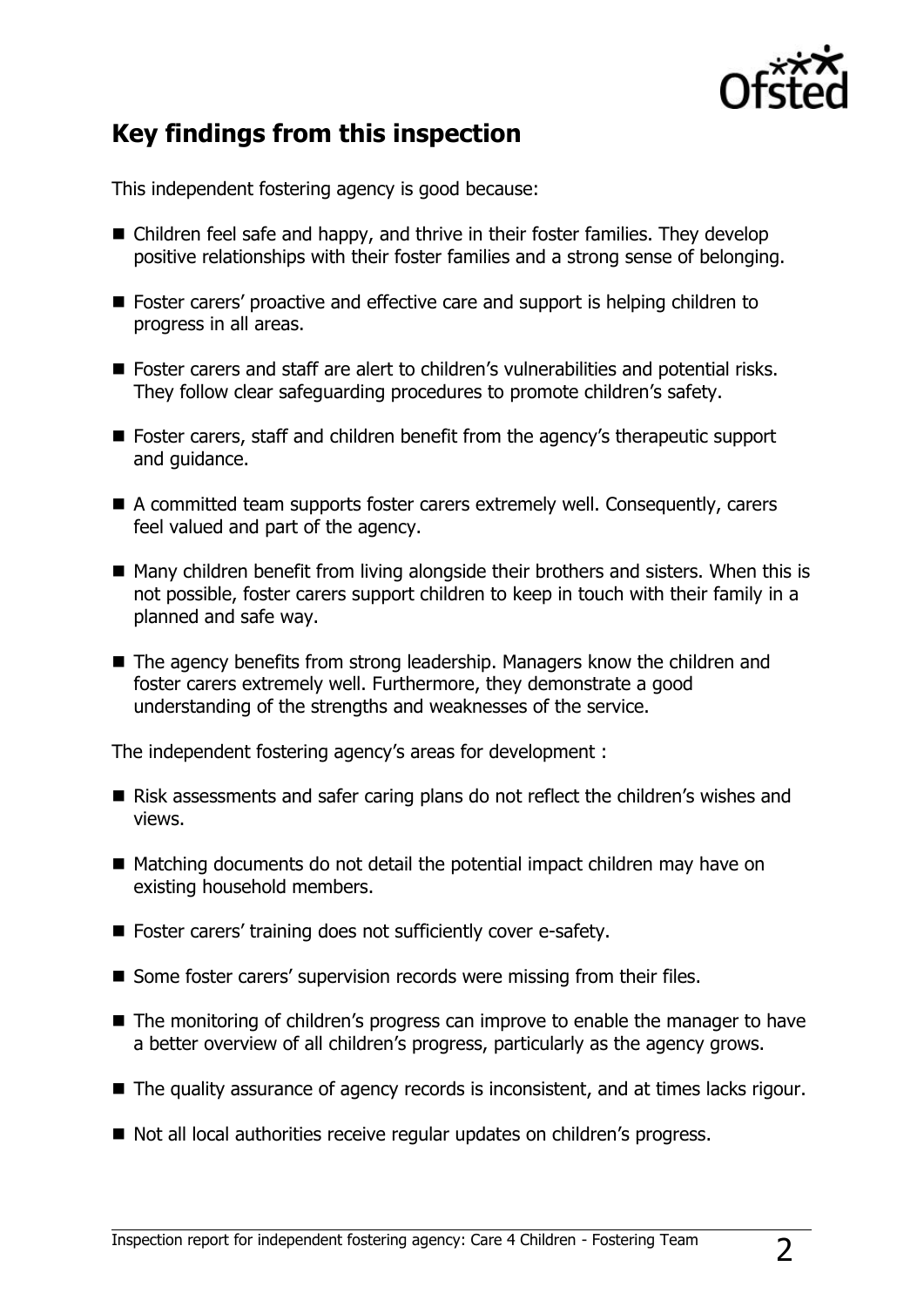

### **What does the independent fostering agency need to do to improve?**

#### **Recommendations**

- Ensure that children communicate their views on all aspects of their care and support. (National Minimum Standards 1.3) In particular, seek to include children's views in their individual safer caring documents and risk assessments.
- Ensure that the fostering service only suggests foster carers to local authorities as a potential match for a child if the foster carer can reasonably be expected to meet the child's assessed needs and the impact of the placement on existing household members has been considered. Where gaps are identified, the fostering service should work with the responsible authority to make sure the placement plan sets out any additional training, resource or support required. (National Minimum Standards 15.1) In particular, ensure that matching documents detail the potential impact on existing household members.
- Ensure that support and training is made available to foster carers, including hard to reach carers, to assist them in meeting the specific needs of the children they are caring for or are expected to care for. (National Minimum Standards 20.8) In particular, provide e-safety training to foster carers.
- Ensure that foster carers' files include records of all supervisory meetings. (National Minimum Standards 21.8)
- Ensure that there are clear and effective procedures in place for monitoring and controlling the activities of the service. (National Minimum Standards 25.1) In particular, ensure that the agency has a clear overview of children's progress in all areas.
- Ensure that the manager regularly monitors all records kept by the service to ensure compliance with the service policies, to identify any concerns about specific incidents and to identify patterns and trends. Immediate action is taken to address any issues raised by the monitoring. (National Minimum Standards 25.2)
- Ensure that the fostering service and foster carer contribute effectively to each child's placement plan and statutory review of the child's care plan. (National Minimum Standards 31.7) In particular, ensure that the agency provides progress reports to the placing authority.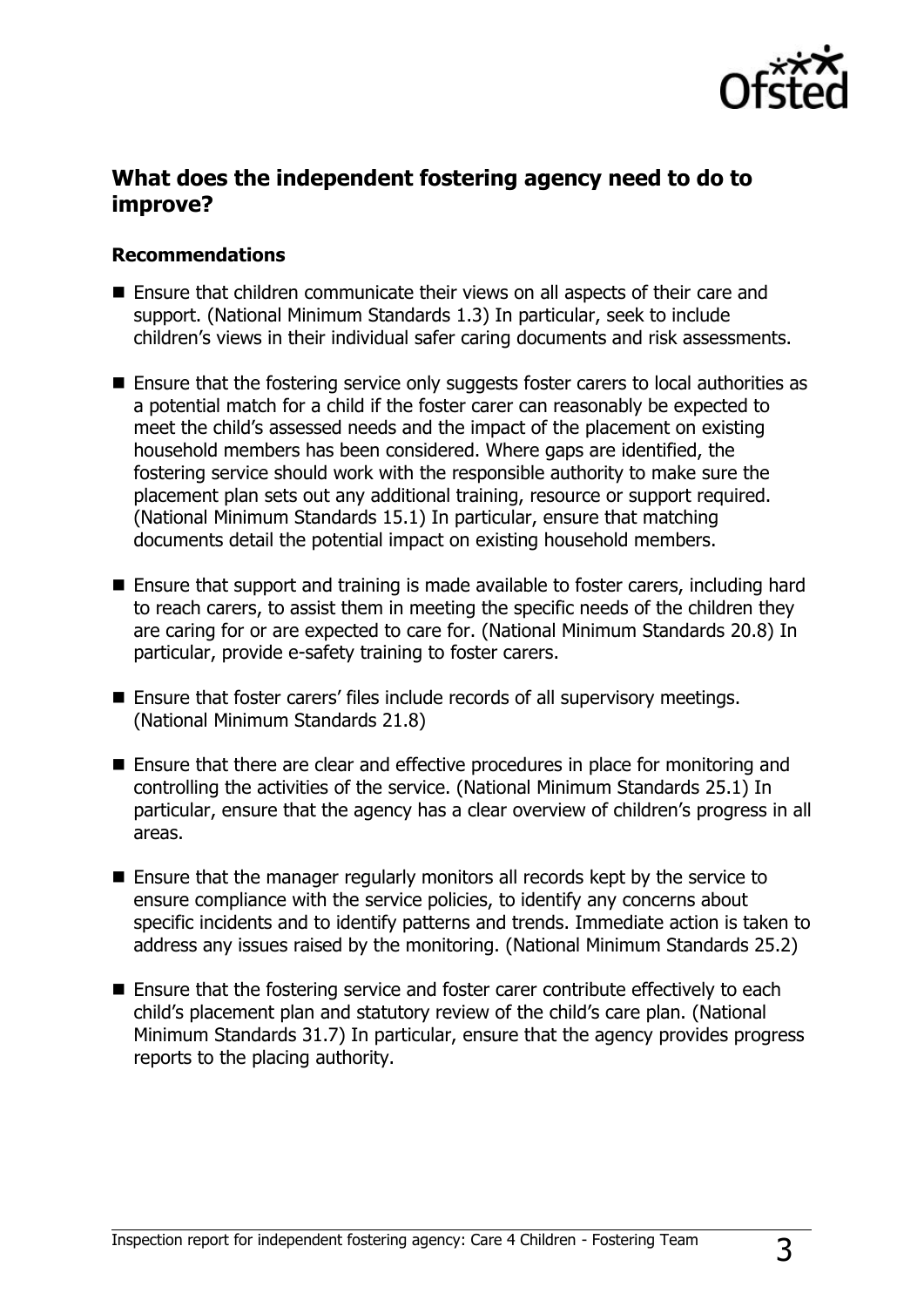

# **Inspection judgements**

#### **Overall experiences and progress of children and young people: good**

Children enjoy positive relationships with their foster families and the agency's staff. The children's comments clearly reflect this: 'My foster carer is happy, excited and friendly. She's my mum.' 'It doesn't feel like it's foster care, it feels like my home.' 'Care 4 Children are like a family to me. I have known most of the team for over eight years.'

The agency has successfully recruited foster carers who can provide sibling groups with long-term placements. Consequently, many children benefit from living alongside their brothers and sisters. Furthermore, the agency has supported children to remain living with their parents by providing good-quality parent and child placements. All of which helps children to maintain a strong family identity.

The agency is committed to promoting stability and permanency whenever possible. Several children benefit from long-term placements and some continue to live with their foster carers post 18 years of age. Children's needs and future are clearly the agency's priority.

Generally, matching is effective. The number of long-term placements reflect this. Staff know the carers and their household members extremely well and use their indepth knowledge to inform matching decisions. However, matching documents do not reflect this because they omit the potential impact a new child may have on existing household members. This is clearly an administrative shortfall and managers have already identified ways of improving the template for the matching document so that it details all matching considerations.

Children benefit from improved health. Foster carers work closely with specialist teams, such as speech and language therapists, children and adolescent mental health teams and the in-house therapists. This expert advice and guidance supports foster carers to provide children with stability and improved emotional health. However, on one occasion, the agency's clinical team failed to provide progress reports to the placing authority, as agreed. This prevented the placing authority from evaluating the effectiveness of the therapy provided.

Children benefit from being in full-time education or training and make noticeable progress from their starting points. When barriers to education arise, the agency supports foster carers to arrange alternative provision that accommodates the child's individual needs. This includes working collaboratively with schools, colleges and virtual schools to secure individualised education packages, such as home tuition or additional support.

Children enjoy an active life. They experience a wide range of activities, such as playing musical instruments, attending local clubs, and going on holiday with their foster families. As a result, children benefit from opportunities to discover and broaden their talents and interests, which in turn enhances their confidence.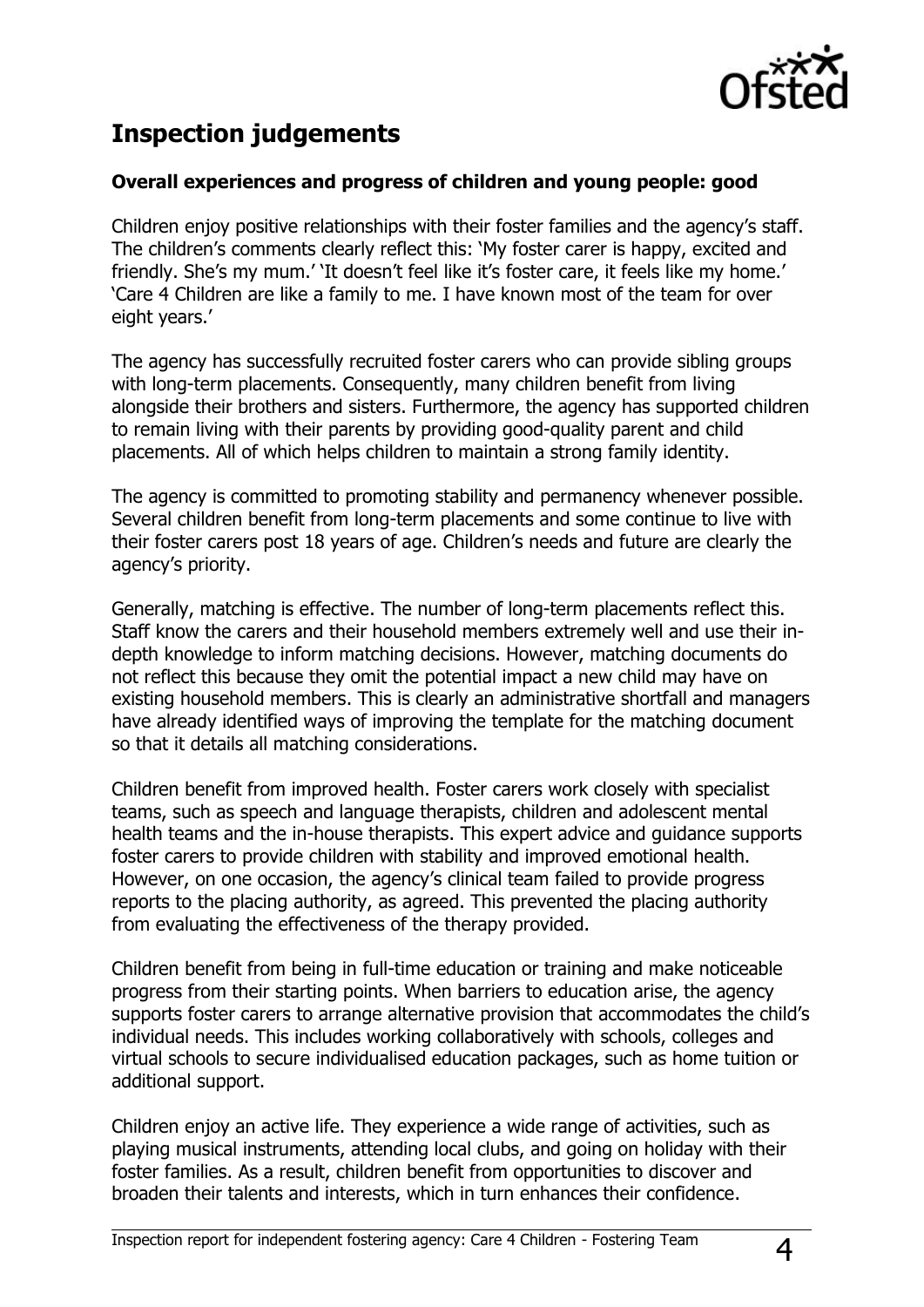

In addition, the agency hosts a monthly Saturday club for children, carers and birth children. These valued sessions enable staff, carers, birth children and foster children to come together and share their views, experiences and ideas. Furthermore, it is helping the agency to promote a 'family' ethos where everyone feels listened to, appreciated and respected.

Foster carers understand how important it is for children to continue relationships with significant people, such as parents, relatives and friends. Carers support children to keep in touch with important people in a safe and planned way.

Professionals provide positive feedback on the agency. A social worker said: 'The foster carers are very caring and make (name of child) feel part of the family. The supervising social worker is very good and attends all looked after reviews.' However, the agency does not provide regular progress reports to placing authorities. Furthermore, the agency has not consistently provided reports to children's looked after review meetings. This potentially hinders the placing authority's monitoring of children's progress.

#### **How well children and young people are helped and protected: good**

Children are safe and feel safe. Staff and foster carers know how to identify and tackle risk. Foster carers follow detailed safer caring plans and risk assessments that include strategies for preventing or reducing risk. Including the children's wishes and views in these documents would further strengthen the agency's risk assessments and safer caring plans.

Very few children go missing in this agency. When they do, the agency responds particularly well. Foster carers follow clear reporting and recording procedures and work in partnership with all relevant safeguarding professionals. The agency plays a key role in all multi-agency strategy meetings, where it jointly confront concerns that are more serious, such as child sexual exploitation. Leaders have a strong safeguarding focus and have developed their own internal 'risk register', which enhances the managers' monitoring of children deemed at risk of significant harm.

Agency staff, including therapists and support workers, play a key role in helping children to understand risk and learn how to keep themselves safe. In particular, young people are taught about appropriate relationships to minimise the risk of sexual or criminal exploitation. This expert support and guidance is helping children to recognise their vulnerabilities and learn how to avoid danger.

Relationships between carers and children are extremely positive. Carers build strong bonds with children and are clear about their boundaries and expectations. Foster carers nurture positive behaviour through praise, incentives and reward schemes. Through ongoing training, discussion and guidance, carers are equipped to de-escalate difficult situations. Although the agency has a no-restraint policy, it recognises that, at times, carers may need to intervene physically to protect a child from harm. The agency reports such incidents to the child's social worker, which enables independent scrutiny and enhances safeguarding practice.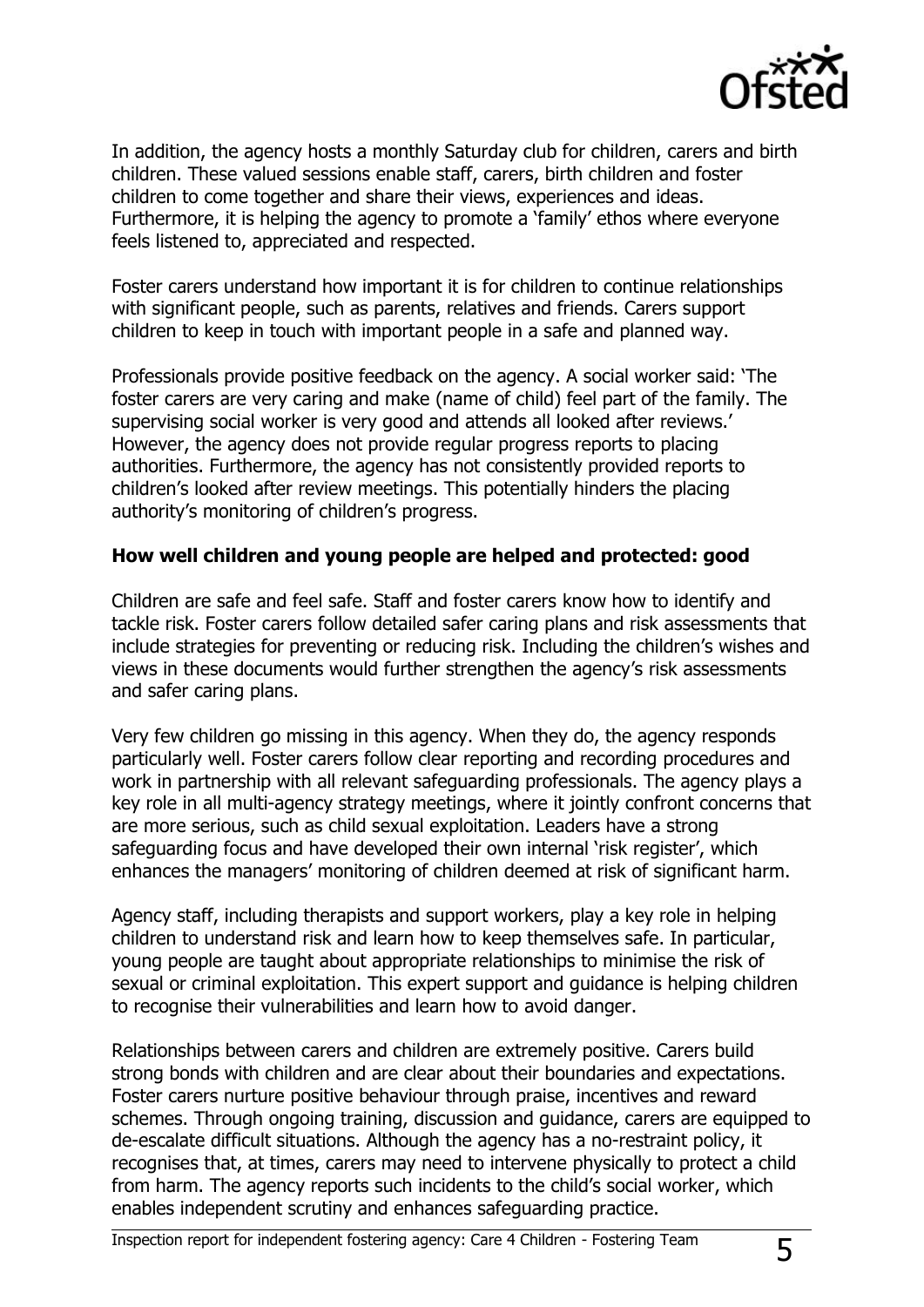

The agency deals with allegations against foster carers well. It swiftly shares concerns with all relevant safeguarding professionals, which prompts a thorough response and independent investigation, when necessary. Following all investigations, the agency arranges an early foster carer review to identify any additional safeguards, such as a change in approval or training, and/or an increase in home visits.

The agency implements good systems for ensuring that foster carers provide safe and comfortable homes for children to live in. These include annual health and safety checks of the carers' home and car, and a minimum of two unannounced home visits a year.

Foster carers, panel members and agency staff are recruited safely. Furthermore, the agency decision-maker is extremely thorough when determining foster carer approval. However, the agency does not always keep a record of all the checks that it has undertaken. Examples include discrepancies in an applicant's employment dates, and references obtained from foster carers' ex-partners. Clearly, these shortfalls rest primarily in the recording and auditing of information, which also highlights gaps in the monitoring and quality assurance of agency records.

#### **The effectiveness of leaders and managers: good**

The registered manager is a qualified social worker and has extensive experience in children's social care and fostering. She is currently studying for the required management qualification. As a co-founder of this service in 2012, she has been involved with the development of this agency from the start. She is totally committed to the future development of the service, foster carers, and children. Without a doubt, she is child centred, putting children's needs and welfare first. Children's progress and placement stability demonstrate this. Furthermore, children speak highly of her, describing her as, 'kind', 'understanding' and 'hands on'.

The responsible individual, who is also the agency decision-maker, provides regular and effective support to the registered manager. She too is extremely child centred and brings vast safeguarding experience to the agency. They work well as a team and lead by example. All staff felt well supported and had confidence in the management team. Information and learning is shared through monthly team meetings and organisational senior management meetings.

The managers are excellent advocates for children, and are not afraid to disagree with professionals when they fail to prioritise children's needs. Examples of this include securing staying-put arrangements for young people.

Staff benefit from regular professional supervision and annual appraisals. They said that there is always a manager at hand when they need support and guidance. Staff are suitably qualified and receive ongoing training. Often, they undertake training alongside the foster carers.

Likewise, foster carers feel well supported and valued by the agency. A carer said,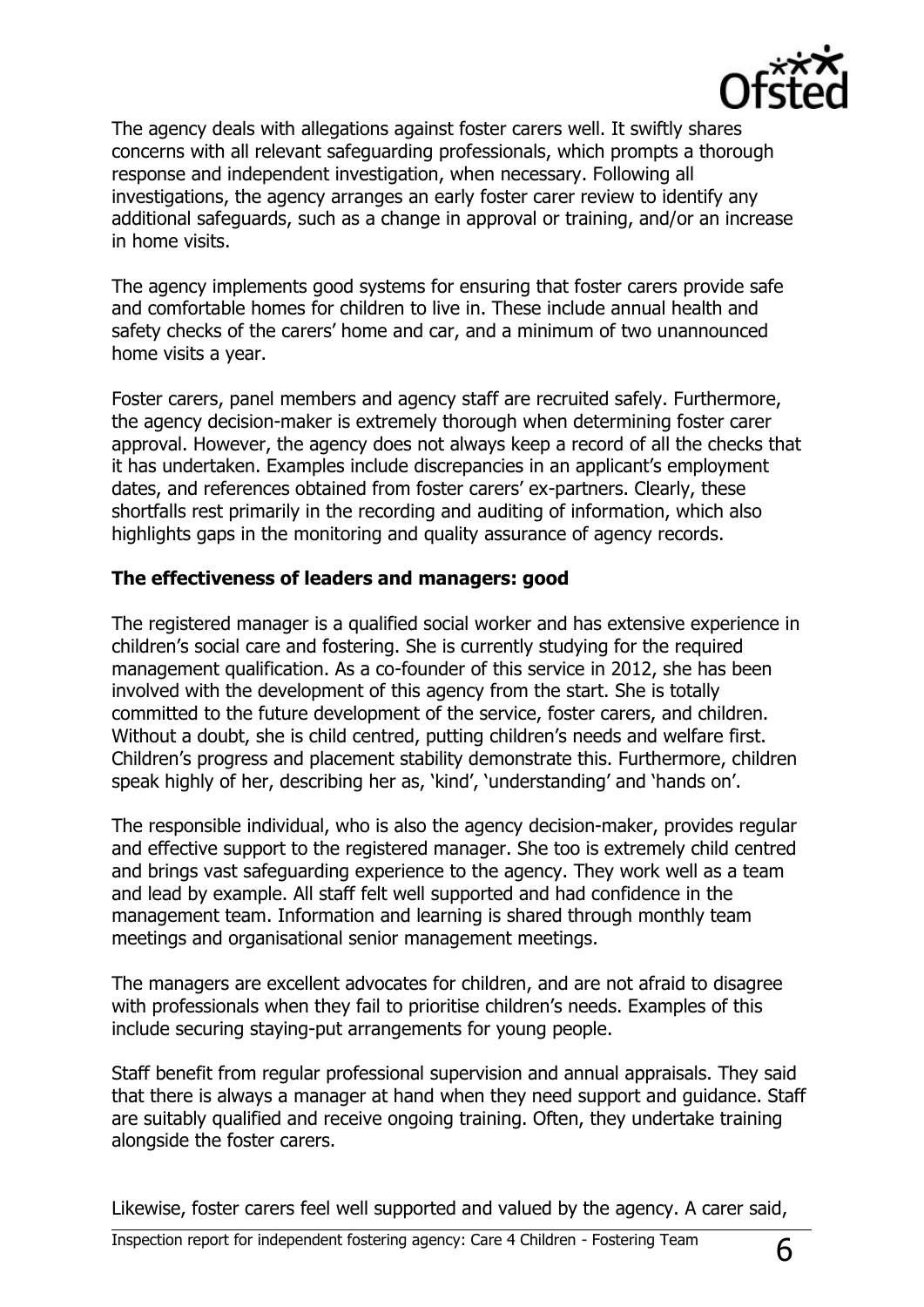

'I'm involved fully and have opportunities to express my views. I feel listened to.' Carers benefit from monthly supervision, regular carer support groups and monthly Saturday clubs. They also make good use of the out-of-hours support service, particularly when they have a concern about a child's safety. All of this is providing carers with the opportunity to reflect on their practice and identify any areas of learning. However, on occasion, the carers' supervising social worker had not uploaded the supervision document onto the agency's recording system. This potentially prevents other staff from accessing up-to-date information on all carers.

Carers describe training as a strength of the agency. They enjoy a varied training programme, which also provides them with further opportunities to meet up with other carers. Foster carers also benefit from specialist training in response to children's specific needs, for example diabetes.

Carers provide monthly progress reports to the agency on each child during supervision, which helps staff and managers to monitor children's progress. Systems are in place to help the manager monitor certain aspects of the agency's performance, for example how many children have a safer care plan or personal education plan on file. However, the manager does not yet have a system in place to obtain a general overview of all children's progress other than that recorded in foster carers' supervision records. The manager acknowledges that, at present, monitoring children's progress is dependent on staff's in-depth knowledge of children. She recognises that monitoring systems will have to develop as the agency grows, and she intends to look into this further.

## **Information about this inspection**

Inspectors have looked closely at the experiences and progress of children and young people. Inspectors considered the quality of work and the differences made to the lives of children and young people. They watched how professional staff work with children and young people and each other and discussed the effectiveness of help and care provided. Wherever possible, they talked to children and young people and their families. In addition, the inspectors have tried to understand what the independent fostering agency knows about how well it is performing, how well it is doing and what difference it is making for the children and young people whom it is trying to help, protect and look after.

Using the 'Social care common inspection framework', this inspection was carried out under the Care Standards Act 2000 to assess the effectiveness of the service, how it meets the core functions of the service as set out in legislation, and to consider how well it complies with the Fostering Services (England) Regulations 2011 and the national minimum standards.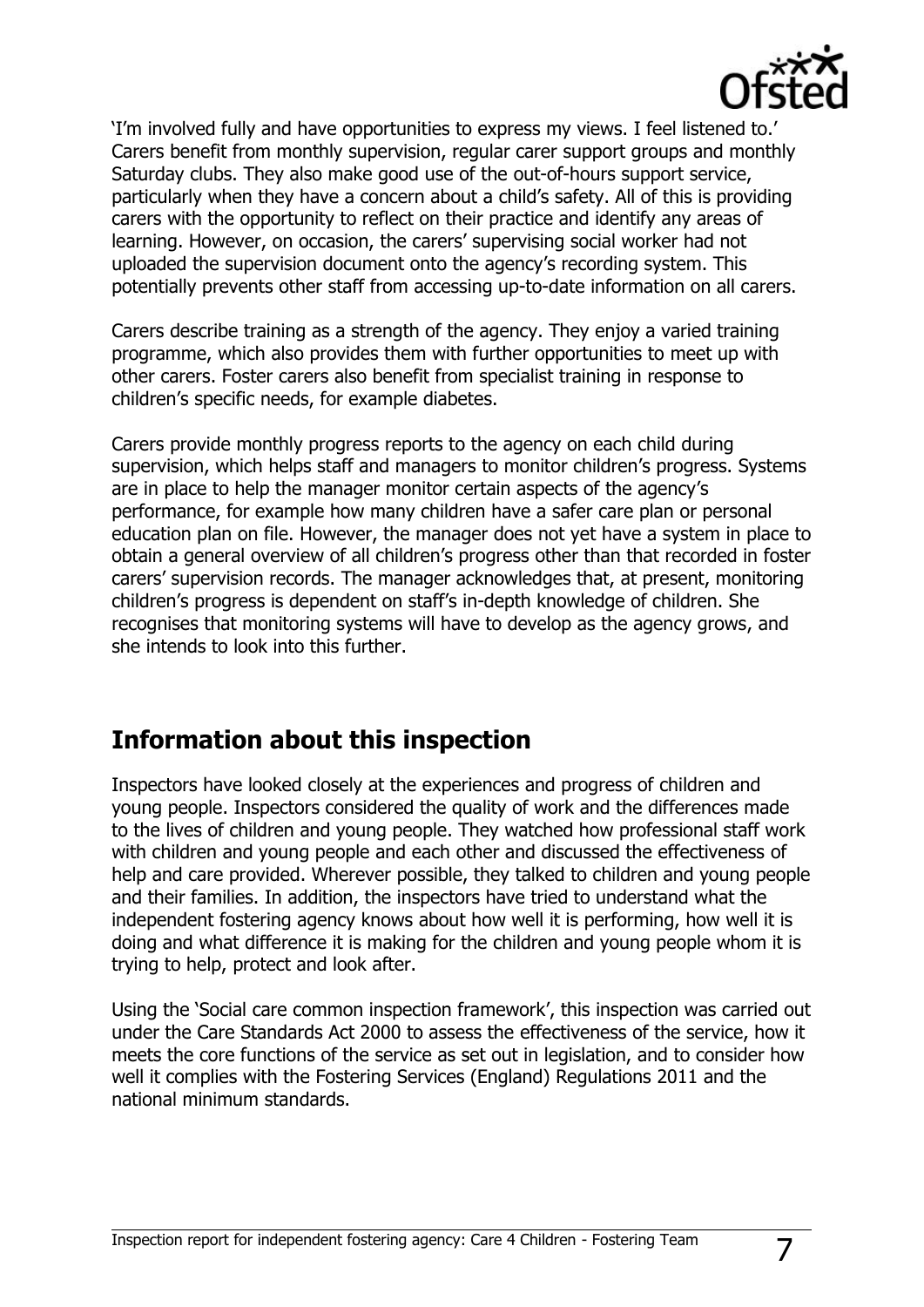

## **Independent fostering agency details**

**Unique reference number:** 1244533

**Registered provider:** Care 4 Children Residential Services Limited

**Registered provider address:** Care 4 Children, 1 Stuart Road, Bredbury Park Industrial Estate, Bredbury, Stockport SK6 2SR

**Responsible individual:** Joyce Masson

**Registered manager:** Louisa Iqbal

**Telephone number:** 0345 5215155

## **Inspectors**

Marina Tully, social care inspector Mandy Williams, social care inspector